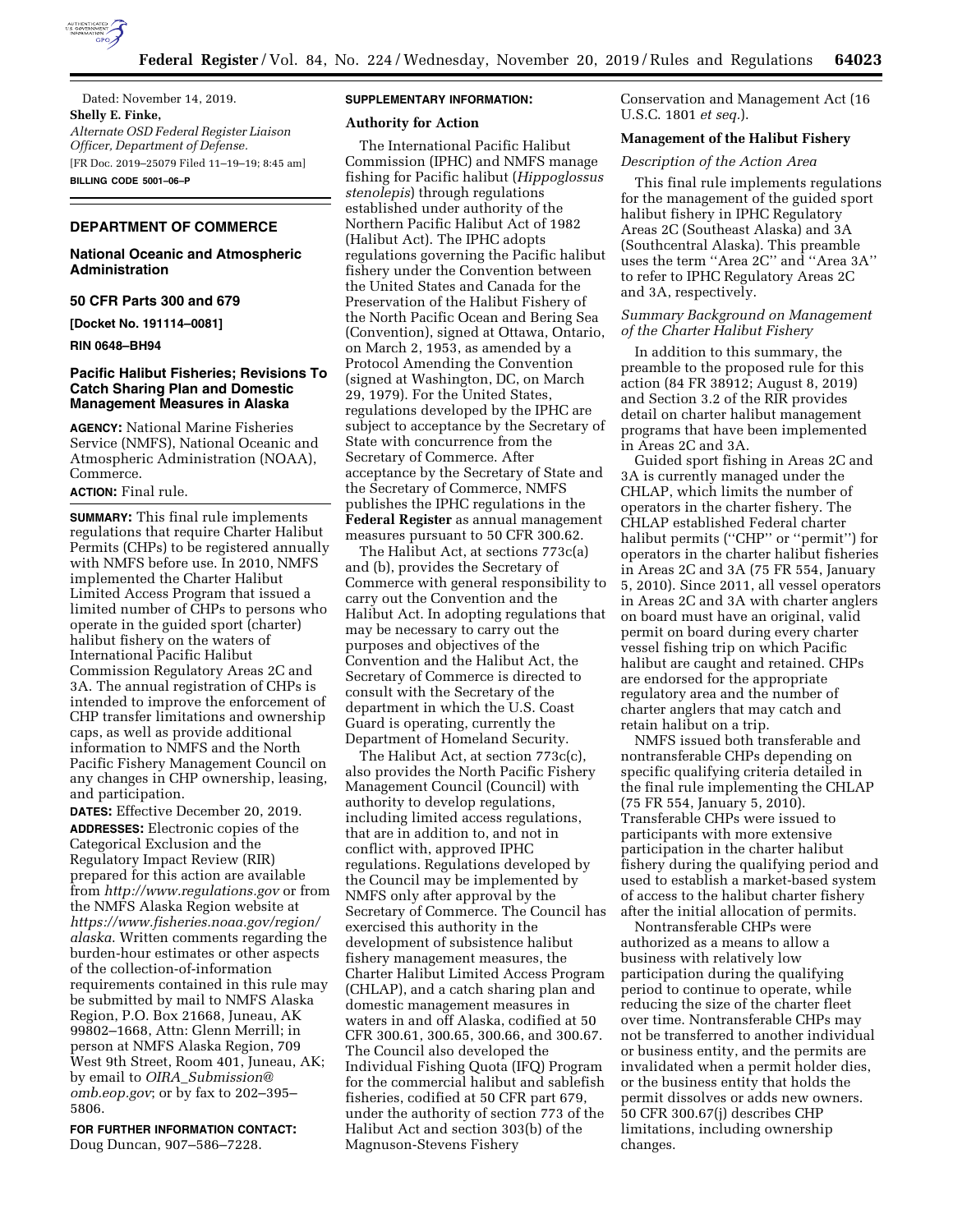Community Charter Halibut Permits (Community CHPs) were also made available to eligible Community Quota Entities, and Military Charter Halibut Permits (Military CHPs) were made available to U.S. Military Morale, Welfare, and Recreation Programs. Community CHPs and Military CHPs are nontransferable and were issued by NMFS in limited quantities not based on historical participation, but to provide economic benefits to small rural communities and allow military service members harvesting opportunity.

## *Administration of CHPs*

The CHLAP included ownership gap regulations that generally prohibit a person or entity from holding more than five CHPs to limit potential consolidation in the charter fishery and provide continuing opportunities to access the fishery. Existing businesses that initially qualified for more than five permits were allowed to continue their business at levels above this excessive share standard; however, they are prevented from acquiring more permits than their initial allocation. Permit transfers that result in a person, business, or other entity receiving more than five permits are only approved by NMFS under limited exceptions. This preamble uses the term ''ownership cap'' to describe the limit on the number of CHPs that a person or entity is eligible to hold because this term is commonly used by participants in the charter halibut fishery.

Ownership shares were initially accounted for on the applications for CHPs. If the initial applicant was not a sole individual, then the corporation, partnership, or other business entity that applied was required to submit the names of all the individual owners of the business entity, together with the percent of the business ownership for each individual.

If there is a change in the ownership of either transferable or nontransferable CHPs, NMFS must be notified. For an individual CHP holder, a ''change'' might mean that the person has died, in which case, NMFS must be notified within 30 days of the individual's death (50 CFR 300.67(j)(5)(i)). For corporations, partnerships, or other nonindividual entities, a ''change'' occurs when a new partner is added, unless it is a court appointed trustee acting on behalf of an incapacitated partner (50 CFR 679.42(j)(4)(i)). Non-individual entity changes must be registered with NMFS within 15 days of the effective date of the change. Many ownership changes occur when a CHP is transferred; however, other changes occur when a business entity adds

partners or shareholders, or an individual dies. Monitoring the ownership structure of CHPs is necessary for NMFS to implement and enforce features of the CHLAP, such as transfer provisions, ownership caps, and the retirement of nontransferable CHPs. See the proposed rule for a more complete history and discussion of the regulations relating to CHPs (84 FR 38912; August 8, 2019).

## **Need for This Action**

Currently, CHPs are indefinitely valid for the initial recipient or transferee until the permit is transferred, reissued, or subject to a qualifying change of ownership. If a CHP is not lost, destroyed, transferred, or subject to a reported change in ownership, then permit holder information may fall out of date because there is no regular reporting requirement to NMFS. Both transferable and nontransferable CHPs can also be non-permanently ''transferred'' or ''leased'' to another person to use without record of that transaction being submitted to NMFS.

This final rule addresses the Council's intent to advance several goals under the CHLAP, including: The enforcement of CHP ownership caps and on-thewater enforcement through the annual registration and issuance of valid permits. By annually documenting and updating the ownership structure of active CHPs, this final rule also facilitates the retirement of nontransferable permits, as well as addresses the Council's intent to collect information on leasing of CHPs by identifying whether the CHP holder received financial compensation for leasing their permit(s) in the previous year.

### **Provisions of This Final Rule**

This final rule implements an annual registration requirement for CHPs. To be valid, a CHP will need to be registered with NMFS each calendar year before use. This annual registration requirement does not apply to Military CHPs or Community CHPs due to existing reporting requirements, but it does apply to transferrable CHPs held by CQEs, which are separate from their Community CHPs.

The registration process requires submission of a form including the CHP holder name, CHP number, CHP holder address, CHP holder phone number and/or email address, CHP ownership holdings including all partners and corporate entities, anyone affiliated with the CHP holder, and a ''yes'' or ''no'' question that asks whether financial compensation for the use of the CHP was received in the preceding year. The

financial compensation question refers to CHP leases or ''leasing-like'' behavior, but does not collect more detailed information on an arrangement other than whether one had occurred.

After approval of a CHP annual registration, NMFS will issue a new version of the original CHP that is valid to the CHP holder. The CHP will have an alphanumeric version code, and the published CHP list will indicate the registration status and, if applicable, the valid version code of each CHP. A CHP that has been successfully registered will be valid until December 31 of the year in which it is registered, unless transferred, replaced, or otherwise superseded by a more recent version of the CHP. Any previous versions of the CHP will not be valid. Consistent with existing regulations at 50 CFR 300.67, a charter vessel guide must have an original valid CHP on board when catching and retaining halibut during a charter vessel fishing trip.

If a CHP holder does not complete the annual registration process they will maintain ownership of the CHP, subject to CHP ownership caps and other CHP limitations. However, the CHP will not be valid for use until it has been successfully registered. The CHP holder or authorized representative can complete the annual registration process at any time, but the original valid CHP that is issued will always expire on December 31 of the calendar year the registration occurred. For example, a CHP registered at any time during 2020 would expire on December 31, 2020.

Under this final rule, transferring a CHP is a separate process from the annual registration of a CHP. A new owner receiving a CHP through permanent transfer will be required to register the CHP before using it, even if the previous holder had registered it within the same calendar year.

This final rule also establishes a standard process in the event a CHP annual registration is denied. A denial may occur due to an incomplete or inaccurate registration application, registration of a non-transferable permit by a non-eligible holder, violation of a CHP ownership cap, or violation of another CHP limitation. If this occurs, NMFS will inform the applicant why the annual registration was denied and begin a 30-day period in which the applicant can correct the application. If NMFS determines that there is still sufficient reason to deny the application after corrections and evidence are received during the 30-day period, an Initial Administrative Determination (IAD) detailing the problems will be issued to the applicant. An applicant that receives an IAD can appeal the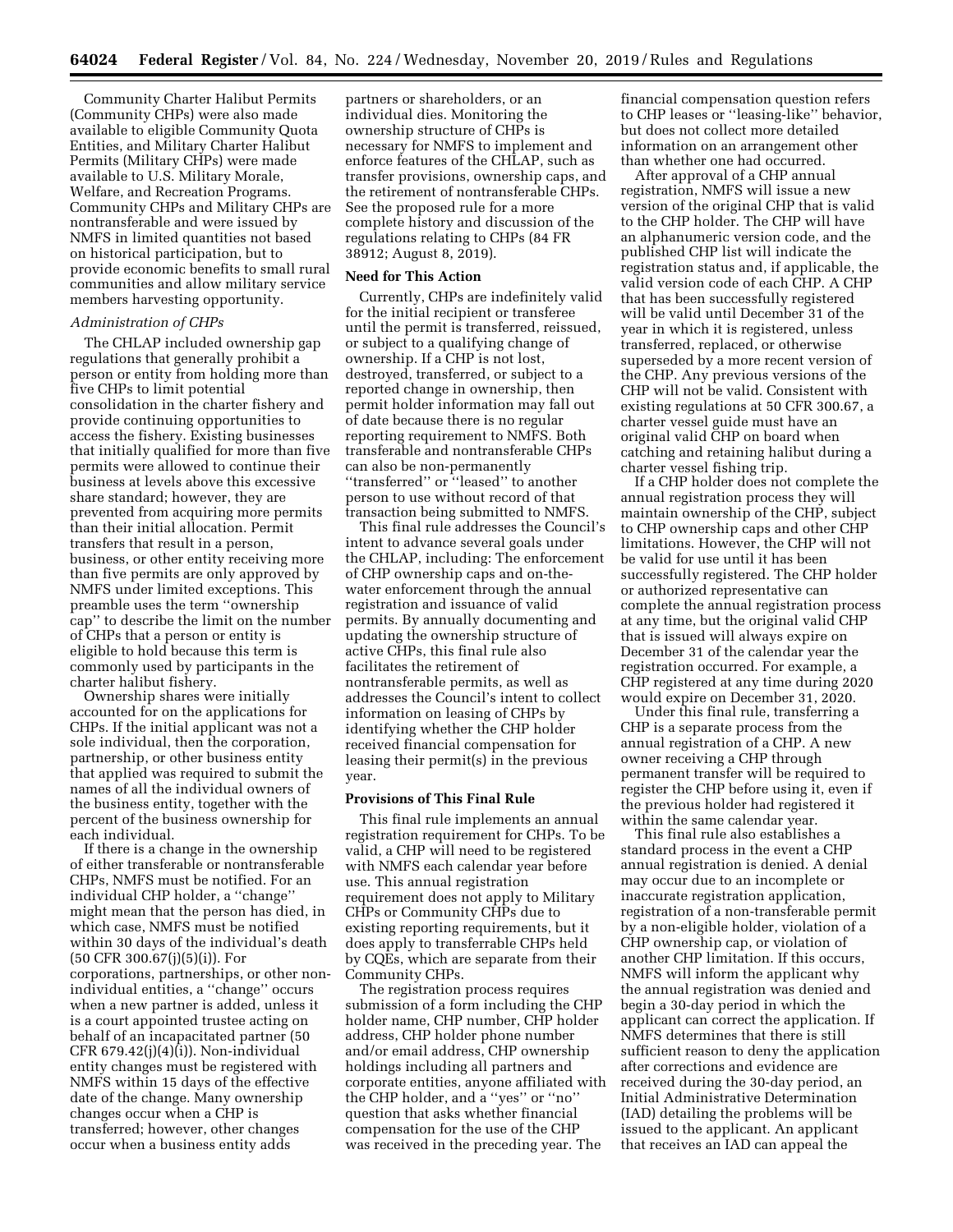denial to the Office of Administrative Appeals. This is consistent with the process relating to the denial and appeal of other NMFS fishing permits.

Finally, this rule makes a nonsubstantive update to the appeal process for a CHP application. It revises the outdated reference for the Office of Administrative Appeals in order to bring it up to date with current regulations and practice. This does not change how appeals are currently made or handled.

### **Response to Comments**

NMFS received nine comment letters on the proposed rule. NMFS identified and considered ten unique, relevant comments, which are summarized and responded to below. The commenters consisted of individuals, representatives of the charter sector, and representatives of the commercial fishing sector.

*Comment 1:* We support the CHP annual registration requirement because it will allow for more effective enforcement of transfer provisions, ownership caps, non-transferable permit retirement, and provide a more accurate picture of CHP ownership and leasing. We urge the Agency to have the annual registration in effect for the 2020 charter season.

*Response:* NMFS acknowledges this comment. NMFS intends to have this CHP annual registration requirement in place for the 2020 charter fishing season.

*Comment 2:* An additional benefit of an annual registration requirement is that in the event a CHP holder passes away, this requirement will serve as a notification of the existence of the CHP and may prompt a transfer in ownership that could keep the permit active rather than remaining latent and unused.

*Response:* NMFS acknowledges this comment. The CHP annual registration process will indicate whether a CHP has been registered and could provide information to someone with a CHP, or interest in using it, that a transfer and/ or annual registration is required for the CHP to be valid and therefore usable.

*Comment 3:* We encourage all steps directed at reforming charter halibut management toward a more stable, transparent environment for invested operators.

*Response:* NMFS acknowledges this comment. The CHP annual registration process will improve transparency by regularly documenting CHP ownership which will help ensure CHP limitations are adhered to. The additional information will also help the Council and NMFS better evaluate if the goals of the CHLAP are being met, or if potential management action is needed to maintain program stability.

*Comment 4:* All legal halibut charter operators have to have a CHP on board when they retain halibut on a charter trip and they are all required to fill out and file Alaska Department of Fish & Game (ADF&G) Logbook Reports for each trip. ADF&G collects and tabulates the CHP catch data weekly and annually, by owner, operator and CHP number. NOAA, NMFS, and Council have access to this same data, making this collection unnecessary.

*Response:* NMFS disagrees. The Alaska Department of Fish & Game Saltwater Charter Logbook contains the CHP number and holder name used for each trip, but it does not contain any additional information about the CHP holder, such as whether the CHP has been leased in the previous year, or information about the ownership and affiliation structure related to the permit. The CHP annual registration requirement is intended to facilitate retirement of non-transferable permits when ownership changes, improve the ability of enforcement agents to ensure valid permits are being used on the water, and improve understanding of temporary leasing behavior.

*Comment 5:* Transferable CHP owners are required to file a 9-page NOAA Application for Transfer of CHP when they permanently transfer their CHP. Therefore, NOAA already gets updated ownership information for CHP holders.

*Response:* NMFS acknowledges that updated CHP holder information is supplied when a CHP is transferred but disagrees that transfers alone are sufficient to provide information for all fishery participants. On average, only about 5% of CHPs are transferred each year which leaves an information gap for the overwhelming majority of CHP holders, particularly as some CHPs may never be transferred (see Section 3.2.4 of the RIR). This action provides regularly updated information, which is not currently collected, from all active CHP holders.

*Comment 6:* CHP holders already have a large list of licenses, permits, registrations, and contracts to complete each year. Adding an annual registration requirement adds additional paperwork burden which is not worth it. If registration must be required, it should only occur every 10 years, at the most frequent.

*Response:* The annual registration requirement is designed to efficiently address the Council's management objectives. The annual registration requirement regularly documents and updates ownership information, facilitates the retirement of

nontransferable permits, and identifies whether the CHP holder received financial compensation for leasing their permit(s). Longer registration intervals would allow active CHP information to fall out of date which would fail to meet the Council's management objectives. The burden and costs of compliance to accomplish these objectives will be minimal. Annual registration is expected to take an average of 15 minutes per application and estimated to impose less than \$20 in labor costs and other expenses related to submittal. There is no fee from the agency for the annual registration process. Additionally, the CHP holder is not required to submit the CHP annual registration on a specific date, and may submit the annual application shortly before starting charter operations, further reducing the potential burden for applicants.

*Comment 7:* Whether financial compensation was received for use of a CHP should not matter.

*Response:* NMFS disagrees. The Council requested this information to inform potential future management action related to CHP leasing that occurs. Currently, no information about CHP leasing is collected or available. Furthermore, by gathering this information as a simple ''yes'' or ''no'' question, the reporting burden on the CHP holder is minimized.

*Comment 8:* Financial compensation for use of a CHP needs to be defined.

*Response:* NMFS agrees, financial compensation refers to CHP leasing or ''leasing-like'' behavior. Clear instructions are provided on the CHP annual registration form to guide CHP holders in responding to this question.

*Comment 9:* There should not be a fee associated with completing the annual registration form.

*Response:* There is no agency fee charged to complete or submit the CHP annual registration.

*Comment 10:* Please specify who is responsible for completing and submitting the CHP annual registration. What if a CHP is being leased or a lienholder is retaining ownership of the CHP prior to pay off while another person uses it? Would the inactive CHP owner of record, or the active purchaser/user of the CHP, or both, be responsible for registration? Also, leasing should be prohibited for nontransferable CHPs.

*Response:* NMFS acknowledges this comment. The current CHP holder (owner of record) is responsible for annual registration of the CHP. Once the CHP transfer is completed and approved, the new CHP holder will be responsible for completing the annual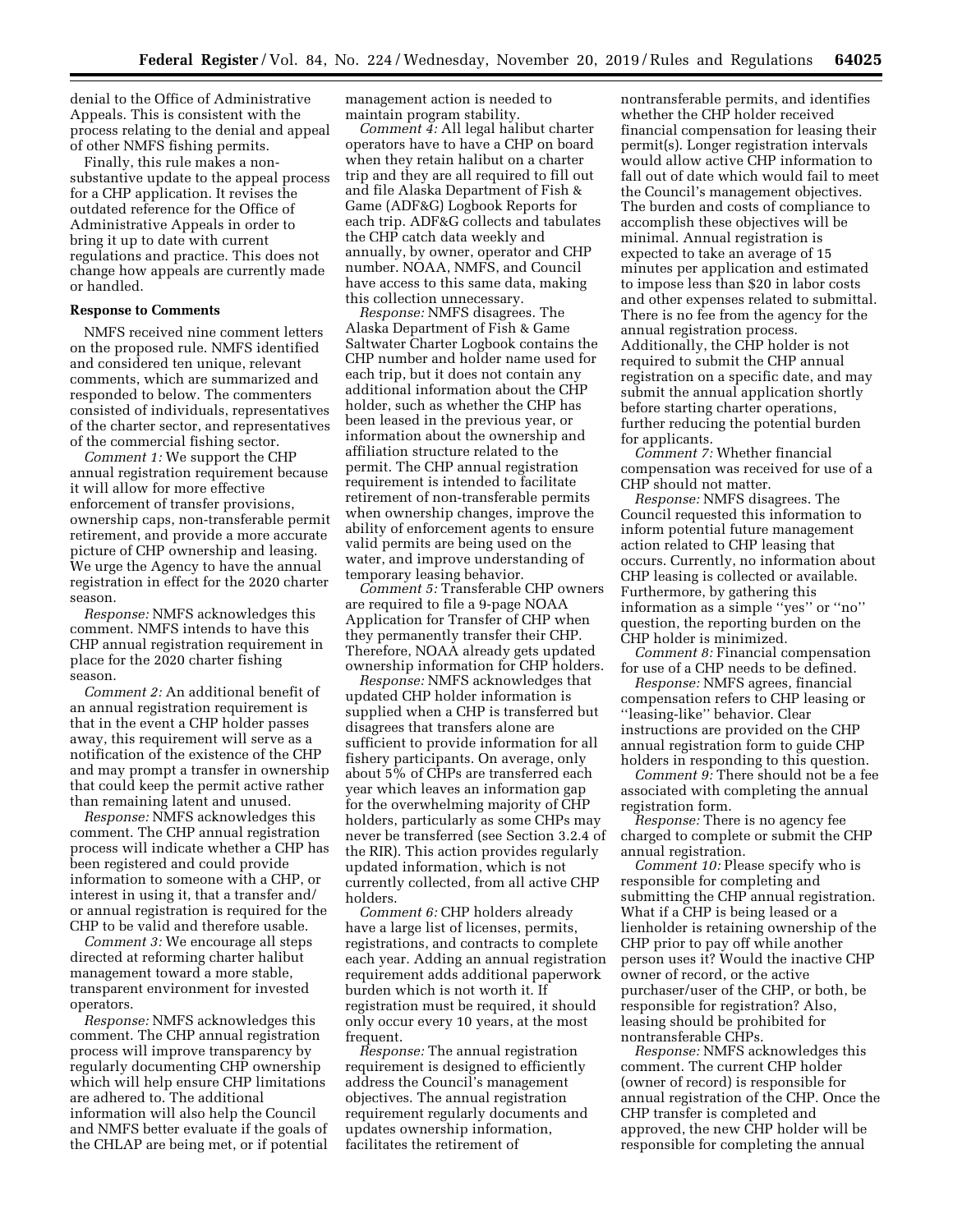registration prior to being issued a valid CHP. Modifications to the CHP transfer process and CHP leasing provisions are not addressed and outside the scope of this rule.

## **Changes From Proposed to Final Rule**

The NMFS Alaska Region website address was changed after the proposed rule was submitted for publication; therefore, the regulatory text for this final rule replaces the outdated web address with the current web address, which is *[https://](https://www.fisheries.noaa.gov/region/alaska)*

# *[www.fisheries.noaa.gov/region/alaska](https://www.fisheries.noaa.gov/region/alaska)*.

## **Classification**

Regulations governing the U.S. fisheries for Pacific halibut are developed by the IPHC, the Pacific Fishery Management Council, the North Pacific Fishery Management Council, and the Secretary of Commerce. Section 5 of the Halibut Act (16 U.S.C. 773c) allows the Regional Council having authority for a particular geographical area to develop regulations governing fishing for halibut in U.S. Convention waters as long as those regulations do not conflict with IPHC regulations. The Halibut Act at section 773c(a) and (b) provides the Secretary of Commerce with the general responsibility to carry out the Convention with the authority to, in consultation with the Secretary of the department in which the U.S. Coast Guard is operating, adopt such regulations as may be necessary to carry out the purposes and objectives of the Convention and the Halibut Act. This final rule is consistent with the Halibut Act and other applicable laws.

### *Executive Order 12866*

This final rule has been determined to be not significant for purposes of Executive Order 12866. This rule is not an Executive Order 13771 regulatory action because this rule is not significant under Executive Order 12866. This final rule also complies with the Secretary of Commerce's authority under the Halibut Act to implement management measures for the halibut fishery.

### *Regulatory Flexibility Act*

The Chief Counsel for Regulation of the Department of Commerce certified to the Chief Counsel for Advocacy of the Small Business Administration during the proposed rule stage that this action would not have a significant economic impact on a substantial number of small entities. The factual basis for the certification was published in the proposed rule and is not repeated here. Several comments were received regarding the increased burden of the

annual registration requirement or disputing its utility. These are addressed in the Response to Comment section of this final rule. Specifically, Comment 6 expresses concern about the increased burden resulting from this action. The agency response to this comment briefly summarizes the rationale for certification which include the minimal cost and time burden anticipated to complete the CHP annual registration process. No comments were received providing new information for, or refuting the factual basis for certification. As a result, a regulatory flexibility analysis was not required and none was prepared.

### *Regulatory Impact Review*

An RIR was prepared to assess all costs and benefits of available regulatory alternatives. A copy of the RIR is available from NMFS (see **ADDRESSES**). The Council recommended this action based on those measures that maximized net benefits to the Nation.

## *Collection-of-Information Requirements*

This final rule contains collection-ofinformation requirements subject to the Paperwork Reduction Act (PRA) and which have been submitted for approval by the Office of Management and Budget under OMB Control Number 0648–0592, Pacific Halibut Fisheries: Charter Permits. Public reporting burden is estimated to average 15 minutes per response for the application for annual registration of a CHP and 4 hours per response for appeal of a denied application. These estimates include the time for reviewing instructions, searching existing data sources, gathering and maintaining the data needed, and completing and reviewing the collection information.

Send comments on these burden estimates or any other aspects of the collections of information, including suggestions for reducing the burden, to NMFS (see **ADDRESSES**), and by email to *OIRA*\_*[Submission@omb.eop.gov,](mailto:OIRA_Submission@omb.eop.gov)* or fax to (202) 395–5806.

Notwithstanding any other provision of the law, no person is required to respond to, nor shall any person be subject to a penalty for failure to comply with, a collection of information subject to the requirements of the PRA, unless that collection of information displays a currently valid OMB control number. All currently approved NOAA collections of information may be viewed at *[https://www.reginfo.gov/](https://www.reginfo.gov/public/do/PRAMain)  [public/do/PRAMain](https://www.reginfo.gov/public/do/PRAMain)*.

### **List of Subjects**

### *50 CFR Part 300*

Administrative practice and procedure, Antarctica, Canada, Exports, Fish, Fisheries, Fishing, Imports, Indians, Labeling, Marine resources, Reporting and recordkeeping requirements, Russian Federation, Transportation, Treaties, Wildlife.

### *50 CFR Part 679*

Alaska, Fisheries, Reporting and recordkeeping requirements.

Dated: November 14, 2019.

### **Samuel D. Rauch III,**

*Deputy Assistant Administrator for Regulatory Programs, National Marine Fisheries Service.* 

For the reasons set out in the preamble, NMFS amends 50 CFR parts 300 and 679 as follows:

## **PART 300—INTERNATIONAL FISHERIES REGULATIONS**

### **Subpart E—Pacific Halibut Fisheries**

■ 1. The authority citation for part 300, subpart E, continues to read as follows:

**Authority:** 16 U.S.C. 773–773k.

■ 2. In § 300.67, add paragraph  $(a)(4)$ and revise paragraph (h)(6) introductory text to read as follows:

### **§ 300.67 Charter halibut limited access program.**

- \* \* \* \* \*
	- $(a) * * * *$

(4) *Annual registration.* A charter halibut permit holder must register a charter halibut permit with NMFS during the calendar year when it will be used to be valid.

(i) *Application and submittal.* An application for a charter halibut permit annual registration will be made available by NMFS. A completed registration application may be submitted using the NMFS-approved electronic reporting system on the Alaska Region website at *[https://](https://www.fisheries.noaa.gov/region/alaska) [www.fisheries.noaa.gov/region/alaska](https://www.fisheries.noaa.gov/region/alaska)*. Completed applications may also be submitted by mail, hand delivery, or facsimile at any time to the address(s) listed on the application.

(ii) *Complete annual registration.* To be complete, a charter halibut permit registration application must have all required fields accurately completed and be signed and dated by the applicant.

(iii) *Denied registration applications.*  If NMFS does not approve an annual charter halibut permit registration application, NMFS will inform the applicant of the basis for its disapproval